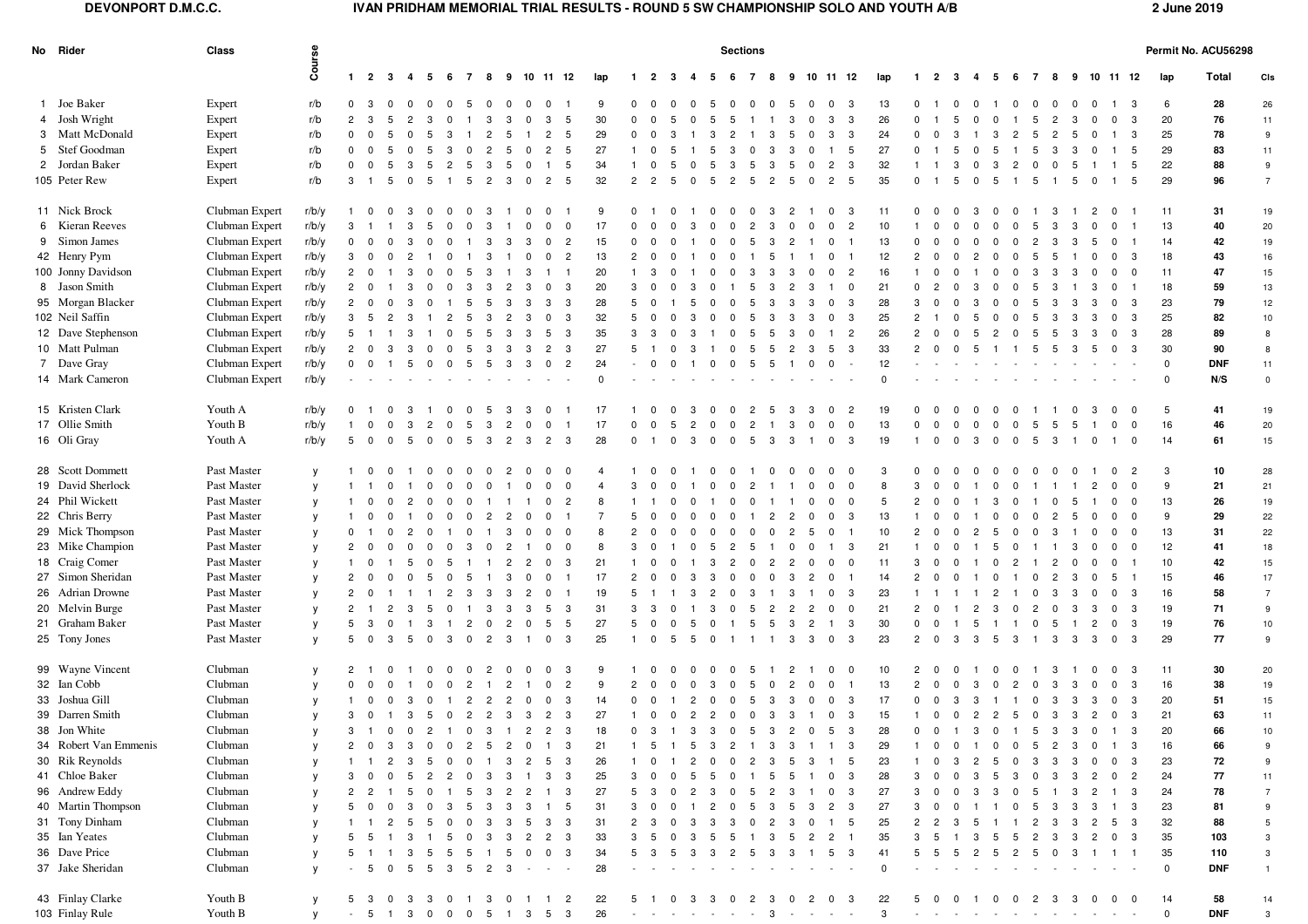## **DEVONPORT D.M.C.C. IVAN PRIDHAM MEMORIAL TRIAL RESULTS - ROUND 5 SW CHAMPIONSHIP SOLO AND YOUTH A/B 2 June 2019**

| 53 Ross Blackmore    | Sportsman | y/w |                  | - 0                      | 2                    | n                       | 0                       | 2                | n              | $\Omega$       | $\Omega$                         |          |                | $\Omega$            |                |                     | - 0            | -5<br>- 0        | - 0            |                              | 0<br>0                                 |                |                |                      |                |                               | $\Omega$       | -3             | 0<br>-2                                   | $\Omega$                |                          | 8              | 23         | 23                  |
|----------------------|-----------|-----|------------------|--------------------------|----------------------|-------------------------|-------------------------|------------------|----------------|----------------|----------------------------------|----------|----------------|---------------------|----------------|---------------------|----------------|------------------|----------------|------------------------------|----------------------------------------|----------------|----------------|----------------------|----------------|-------------------------------|----------------|----------------|-------------------------------------------|-------------------------|--------------------------|----------------|------------|---------------------|
| 47 John Anstey       | Sportsman | y/w | 3                |                          |                      |                         |                         |                  |                | $\Omega$       | $\Omega$                         | 7        | 3              |                     |                |                     |                |                  |                |                              | $\mathbf 0$<br>0                       | $\overline{7}$ | з              |                      |                |                               |                |                |                                           | 0                       | $\overline{\mathbf{0}}$  | 10             | 24         | 26                  |
| 45 Rob Sherlock      | Sportsman | y/w | $\overline{2}$   | $\overline{\mathbf{0}}$  | $\Omega$<br>$\Omega$ | n                       | $\Omega$                | 5<br>3           | $\Omega$       | $^{\circ}$     | $^{\circ}$                       | 11       | $\overline{2}$ | - 5                 |                |                     | $\Omega$       | $\mathcal{P}$    | $\Omega$       |                              | $^{\circ}$<br>- 0                      | 12             | $\overline{2}$ |                      | 2              | $\Omega$                      | $\Omega$       | -5             |                                           | $\mathbf 0$             | $\overline{\mathbf{0}}$  | 11             | 34         | 21                  |
| 56 Tim Jasper        | Sportsman | y/w | 3                |                          |                      |                         |                         |                  |                |                | 3<br>$\Omega$                    | 16       |                |                     |                |                     |                |                  |                |                              | -5<br>$\mathbf 0$                      | 14             |                |                      |                |                               |                |                |                                           | $\mathbf{0}$            | - 0                      | 8              | 38         | 19                  |
| 57 Sean Noyce        | Sportsman | y/w |                  |                          |                      |                         |                         |                  |                |                | 3                                | 20       | $\overline{2}$ | - 0                 |                |                     |                |                  |                |                              | $\overline{\mathbf{0}}$                | 19             | 3              |                      |                |                               |                | з              |                                           | 0                       | $\overline{2}$           | 17             | 56         | 8                   |
| 55 Kevin Anstey      | Sportsman | y/w |                  |                          |                      |                         |                         | -5               |                | 3              | 3<br>2                           | 22       | 5              | $^{\circ}$          |                |                     |                | 2<br>5           |                | 3                            | $\overline{c}$<br>0                    | 20             |                |                      |                |                               |                | 3              | -3<br>0                                   | $\mathbf 0$             |                          | 15             | 57         | 17                  |
| 50 Paul Ballinger    | Sportsman | y/w |                  | 0                        |                      |                         |                         |                  | 2              | -3             | $\Omega$                         | 16       | 3              | $^{\circ}$          |                |                     |                | -5<br>3          |                | 2                            | $\mathbf 0$<br>$\mathbf 0$             | 21             | 3              |                      |                | -5                            | -5             | -3             |                                           | 0                       |                          | 24             | 61         | 13                  |
| 49 Michael Jacobs    | Sportsman | y/w |                  | $\overline{2}$           |                      |                         |                         | -5<br>-3         | $\Omega$       | 3              | $\Omega$                         | 24       | 5              | $\mathbf 0$         |                |                     |                |                  |                | 3                            | $\overline{\mathbf{0}}$<br>-1          | 22             | 5              |                      | з              | $\Omega$                      | 5              | -3             | -0                                        | 0                       |                          | 18             | 64         | 15                  |
| 59 Zoe McDonald      | Sportsman | y/w | 5                |                          |                      |                         |                         | -5               | $\overline{2}$ | $\Omega$       |                                  | 22       | 5              | $\mathbf 0$         |                |                     |                |                  |                |                              | $\overline{c}$<br>$\mathbf 0$          | 26             | 5              |                      | 5              |                               |                | -3             |                                           | $\mathbf 0$             |                          | 19             | 67         | 12                  |
| 44 Ben Evenden       | Sportsman | y/w | 3                | - 0                      |                      |                         |                         | -5<br>-3         | з              |                | 3<br>$\Omega$                    | 25       | 5              | $\mathbf{0}$        | 5              |                     |                | 3<br>.5          |                |                              | $\mathbf 0$<br>0                       | 23             | 5              |                      |                |                               | 5              | 2              |                                           | $\mathbf 0$             | $\overline{\mathbf{0}}$  | 25             | 73         | 11                  |
| 60 Mike Nicholls     | Sportsman | y/w | 3                |                          |                      |                         |                         |                  |                | $\overline{2}$ | 3                                | 29       | 3              | $\mathbf 0$         |                |                     |                |                  |                | 3                            | 0                                      | 19             |                |                      |                |                               | 5              |                |                                           | $\mathbf 0$             | $\overline{\mathbf{0}}$  | 28             | 76         | $10\,$              |
| 104 James Rew        | Sportsman | y/w | 5                | -5                       |                      |                         |                         |                  |                | 3              | 3<br>-3                          | 40       | 5              |                     |                |                     |                |                  |                | 3                            | 3                                      | 31             |                |                      |                |                               | -5             | -3             |                                           | -1                      | $\overline{\mathbf{0}}$  | 23             | 94         | $\overline{7}$      |
| 51 Richard Ashford   | Sportsman | y/w | 5                |                          |                      |                         |                         |                  | 5              | -3             | 3                                | 33       | 5              |                     |                |                     |                |                  |                |                              | $\overline{c}$<br>0                    | 33             |                |                      |                |                               | -5             | -3             |                                           | $^{\circ}$              | $\overline{2}$           | 33             | 99         | 8                   |
| 54 Chris Price       | Sportsman | y/w | 5                | 0                        |                      |                         | 2                       | -5<br>5          | 3              | 3              | 3<br>$^{\circ}$                  | 33       | 5              | $\overline{2}$      |                | 3<br>$\overline{2}$ | .5             | 5<br>-5          | -3             | 3                            | $\mathbf{0}$<br>- 1                    | 37             | 5              | -3                   | 5              | $\Omega$<br>3                 | 5              | - 3            | -3<br>3                                   | $\overline{0}$          | $_{3}$                   | 38             | 108        | 5                   |
| 46 Ricky Newcombe    | Sportsman | y/w | 5                |                          |                      |                         |                         |                  |                |                |                                  | 21       |                |                     |                |                     |                |                  |                |                              |                                        |                |                |                      |                |                               |                |                |                                           |                         |                          | $\mathbf 0$    | <b>DNF</b> | $\overline{1}$      |
| 48 Kevin Bramble     | Sportsman |     | 5                |                          |                      |                         |                         |                  | 2              |                | $\overline{2}$                   | 18       |                |                     |                |                     |                |                  |                |                              |                                        |                |                |                      |                |                               |                |                |                                           |                         |                          | $\mathbf 0$    | <b>DNF</b> | $\overline{2}$      |
| 52 Steve Pearman     | Sportsman | y/w | 5                | - 3                      |                      |                         |                         |                  |                | -3             | 3<br>$^{\circ}$                  | 26       | 5.             |                     |                |                     |                |                  |                |                              | $\overline{2}$                         | 13             | 5              |                      |                |                               |                |                |                                           |                         | $\overline{1}$           | 6              | <b>DNF</b> | 3                   |
| 58 Andy Burnett      |           | y/w | 3                |                          |                      |                         |                         |                  | $\overline{2}$ | -3             | 0<br>$\Omega$                    | 21       | $\overline{2}$ |                     |                |                     |                |                  |                |                              | $\Omega$                               |                |                |                      |                |                               |                |                |                                           |                         |                          | $\mathbf 0$    | <b>DNF</b> | 10                  |
| 62 Ben Tippet        | Sportsman | y/w |                  |                          |                      |                         |                         |                  |                |                |                                  | $\Omega$ |                |                     |                |                     |                |                  |                |                              |                                        | $\Omega$       |                |                      |                |                               |                |                |                                           |                         |                          | $\mathbf 0$    |            |                     |
|                      | Sportsman | y/w |                  |                          |                      |                         |                         |                  |                |                |                                  |          |                |                     |                |                     |                |                  |                |                              |                                        |                |                |                      |                |                               |                |                |                                           |                         |                          |                | N/S        | $\mathsf{O}\xspace$ |
| 65 Tim Wooldridge    | Sportsman | y/w |                  |                          |                      |                         |                         |                  |                |                |                                  | $\Omega$ |                |                     |                |                     |                |                  |                |                              |                                        |                |                |                      |                |                               |                |                |                                           |                         |                          | $\mathbf 0$    | N/S        | $\mathsf 0$         |
| 66 Kira James        | Youth B   | y/w | 5                | $\overline{\phantom{0}}$ | - 5<br>5             | -0                      | $\overline{2}$          | 5<br>-3          | -3             | 3              | 3                                | 35       | 5              | -3                  | -3<br>5        | 5                   | $^{\circ}$     | - 3<br>5         | -3             | -3                           | $\overline{\mathbf{0}}$                | 36             | 5              | $\overline{2}$<br>-3 | -5             | -3<br>$^{\circ}$              | 5              | 5              | $\overline{c}$<br>5                       | $\overline{\mathbf{0}}$ | $\overline{c}$           | 37             | 108        | 6                   |
| 76 Martin Gilbert    | Over 50   | W   | $\Omega$         | - 0                      |                      |                         |                         | -5               |                | $\Omega$       | $\Omega$                         | 14       | $\Omega$       |                     |                | $\Omega$            |                | $\Omega$         |                |                              | - 0<br>0                               |                |                |                      |                |                               | n              |                |                                           | $\Omega$                | 0                        | 3              | 18         | 29                  |
| 77 Jon Stafford      | Over 50   | W   | $\mathbf 0$      | $\overline{0}$           |                      |                         |                         | $\Omega$         | $\overline{c}$ | $\overline{c}$ | $\Omega$                         | 6        | $\mathbf{0}$   | $\mathbf 0$         |                |                     |                |                  |                | $\Omega$                     | $\mathbf 0$<br>0                       | 8              | $\Omega$       |                      |                | $\Omega$                      | $^{\circ}$     | $\overline{2}$ | 5                                         | $\mathbf 0$             | $\overline{\mathbf{0}}$  | 9              | 23         | 24                  |
| 74 Mike Cox          | Over 50   | W   | $\mathbf 0$      | - 0                      |                      |                         | 0                       | -3               |                | $\Omega$       | $\Omega$<br>$^{\circ}$           | 8        | $^{\circ}$     | $^{\circ}$          |                |                     |                |                  |                |                              | - 0<br>0                               |                |                |                      |                |                               | 0              | -3             | -2                                        | $^{\circ}$              |                          | 11             | 23         | 23                  |
| 67 Neil Langworthy   | Over 50   | W   | $\mathbf{0}$     | - 0                      |                      |                         |                         |                  | 5              | 0              |                                  | 13       | $^{\circ}$     |                     |                |                     |                |                  |                |                              | 5<br>$\mathbf 0$                       | 17             |                |                      |                | 2                             |                | 2              |                                           | $\mathbf 0$             | $\overline{\mathbf{0}}$  | 13             | 43         | $18\,$              |
| 73 Stuart Keedwell   | Over 50   | W   | $\mathbf{1}$     | $\mathbf 0$              | $\Omega$<br>3        |                         | $\Omega$                | 5<br>3           | 2              | -3             | 3<br>$\mathbf 0$                 | 21       | $\mathbf{0}$   | $\mathbf 0$         |                |                     |                |                  | 3              | $\Omega$                     | $\overline{2}$<br>$\mathbf 0$          | 16             | $\Omega$       |                      | 2              | $\Omega$                      | $^{\circ}$     | -3             | -3<br>$\mathbf 0$                         | $\mathbf 0$             |                          | 12             | 49         | 18                  |
| 70 John Long         | Over 50   | W   | 2                |                          |                      |                         |                         | -5               |                |                | 3                                | 25       |                | $^{\circ}$          |                |                     |                | 3                |                | 3                            | $\overline{\mathbf{0}}$<br>$\mathbf 0$ | 16             |                |                      |                |                               |                | -3             |                                           | $^{\circ}$              |                          | 13             | 54         | 12                  |
| 78 Keith Worden      | Over 50   | W   | $\mathbf 0$      | - 0                      |                      |                         | n                       | -5<br>-3         | 5              | $\Omega$       | $\overline{2}$<br>$\Omega$       | 18       | $\mathbf{0}$   | $\Omega$            |                | 3                   |                |                  | з              |                              | $\mathbf 0$                            | 17             |                |                      |                |                               | -5             | -3             |                                           | 3                       | $\overline{2}$           | 20             | 55         | 14                  |
| 75 Mike Harris       | Over 50   | W   |                  | 0                        | -2<br>-3             | -5                      | $\Omega$                | 3                | -3             |                | 3<br>3                           | 25       |                | $\mathbf 0$         |                |                     |                | 5<br>- 3         | 2              |                              | $\mathbf 0$<br>$\overline{\mathbf{0}}$ | 14             |                |                      | 2              | -3                            | $\Omega$       | -3             | -3<br>- 0                                 | $\mathbf{0}$            |                          | 16             | 55         | 11                  |
| 68 Andrew Evenden    | Over 50   | W   |                  |                          |                      |                         |                         |                  |                | $\overline{2}$ | 3                                | 18       | $^{\circ}$     | $\overline{2}$      |                |                     |                |                  |                |                              | $\mathbf 0$                            | 23             |                |                      |                |                               | 3              |                |                                           | $\mathbf 0$             | $\overline{2}$           | 19             | 60         | 11                  |
| 72 Ian Gill          | Over 50   | W   | 3                |                          |                      |                         | - ( )                   | -5<br>-3         | 2              | n              | 3                                | 26       | 3              | $\Omega$            |                |                     |                | з                | 2              | .5                           | 3<br>3                                 | 32             | 3              |                      |                | 2                             | 5              | -3             | -3<br>-3                                  | 3                       | - 3                      | 34             | 92         | 6                   |
| 71 Roger Barnes      | Over 50   | W   | 3                | - 5                      | -5                   | -3                      | $\Omega$                | -5<br>-3         | -3             |                | 3                                | 34       |                | $\mathbf 0$         | 3              | - 5                 | $^{\circ}$     | - 5<br>-3        | -3             | $\overline{\mathbf{0}}$<br>0 | $\mathbf{3}$                           | 25             | 5              |                      | 5              | -3                            | 5              | - 3            | 3<br>$\overline{2}$                       | $\overline{1}$          | $\overline{\mathbf{0}}$  | 34             | 93         | $\overline{7}$      |
| 69 Nigel Gadd        | Over 50   | W   |                  |                          |                      |                         |                         |                  |                |                |                                  | $\Omega$ |                |                     |                |                     |                |                  |                |                              |                                        | $\Omega$       |                |                      |                |                               |                |                |                                           |                         |                          | $\mathbf 0$    | N/S        | $\mathsf 0$         |
|                      |           |     |                  |                          |                      |                         |                         |                  |                |                |                                  |          |                |                     |                |                     |                |                  |                |                              |                                        |                |                |                      |                |                               |                |                |                                           |                         |                          |                |            |                     |
| 79 Jim Ashford       | Novice    | W   | 0                |                          |                      |                         | 0                       | -3               |                | 0              |                                  | 8        | <sup>0</sup>   |                     |                |                     |                |                  | -0             |                              | $\mathbf 0$<br>- 0                     |                |                |                      |                |                               | -5             |                |                                           | $^{\circ}$              | $\overline{\mathbf{0}}$  | $\overline{7}$ | 22         | 27                  |
| 80 Paul Brooks       | Novice    | W   |                  |                          |                      |                         |                         |                  |                |                |                                  | 12       |                |                     |                |                     |                |                  |                |                              | $\Omega$<br>0                          | 10             |                |                      |                |                               | з              | 2              |                                           | 0                       | $\overline{\mathbf{0}}$  | 15             | 37         | 22                  |
| 61 Ben Floyd         | Novice    | W   | $\mathbf 0$      |                          | $\Omega$<br>3        |                         | $\Omega$                | 3<br>3           | 3              | $\mathbf 0$    | $\mathbf 0$<br>0                 | 14       |                | $\mathbf 0$         |                |                     |                | -5<br>3          | 3              | $\Omega$                     | $\mathbf 0$                            | 15             | $\Omega$       |                      |                | $\Omega$                      | 5              | 3              | 3<br>$\overline{2}$                       | $\overline{0}$          |                          | 17             | 46         | $17\,$              |
| 82 Olly Lulham       | Novice    | W   | 0                |                          |                      |                         |                         | -3               |                |                | $\overline{c}$<br>$^{\circ}$     | 15       | 5              |                     |                |                     |                |                  |                |                              | $\overline{2}$<br>$\mathbf{1}$         | 24             |                |                      |                |                               |                | З              |                                           | $^{\circ}$              | $\overline{\phantom{0}}$ | 11             | 50         | 16                  |
| 81 Owen Clarke       | Novice    | W   | 2                |                          |                      |                         |                         |                  |                |                |                                  | 16       | $^{\circ}$     |                     |                |                     |                |                  |                |                              | $\mathbf 0$<br>$\mathbf 0$             | 19             | 5              |                      |                |                               | 5              |                |                                           | $^{\circ}$              |                          | 21             | 56         | $14$                |
| 84 Shaun Gatting     | Novice    | W   | $\mathbf{1}$     | $\overline{\mathbf{0}}$  | 3<br>-5              |                         | $\Omega$                | $^{\circ}$<br>-3 | -5             | 5              | $^{\circ}$                       | 24       | $\mathbf{0}$   | $\overline{0}$      |                | $^{\circ}$          | $^{\circ}$     | 5<br>-3          | $\overline{2}$ | $\mathbf 0$                  | $\overline{0}$<br>$\overline{2}$       | 15             | 0              | $\Omega$             | 5              | -3<br>$\Omega$                | 5              | -3             | 3                                         | $\mathbf 0$             | $\overline{\mathbf{0}}$  | 21             | 60         | 15                  |
| 85 Mia Baker         | Novice    | w   | $\mathbf 0$      |                          |                      | 2                       |                         | 3                | -3             | 5              | 0<br>$\mathbf 0$                 | 21       | $\mathbf{0}$   | $^{\circ}$          |                | -5                  |                | 3<br>3           |                |                              | $\mathbf 0$<br>$\mathbf 0$             | 18             | 5              |                      |                |                               | 5              | -5             | 3                                         | $\mathbf{0}$            | - 3                      | 23             | 62         | 17                  |
| 93 J Harris          | Novice    | W   | $\mathbf 0$      | $\overline{\mathbf{0}}$  | $\overline{1}$<br>5  | $\overline{\mathbf{0}}$ | $\overline{\mathbf{0}}$ | 5 <sub>3</sub>   | 3              | $\overline{1}$ | $\overline{1}$<br>$\overline{1}$ | 20       |                | $0 \quad 0 \quad 1$ | $\overline{c}$ | $\mathbf{3}$        | 0 <sub>5</sub> | 5                | - 3            | $\overline{c}$               | $1 \quad 0$                            | 22             | 5              | 3<br>$\overline{1}$  | 5              | $\mathbf{3}$<br>$\mathbf 0$   | 5              | $5^{\circ}$    | $\overline{c}$<br>$\overline{\mathbf{0}}$ | $\overline{\mathbf{0}}$ | $\overline{\phantom{0}}$ | 29             | 71         | 12                  |
| 63 Steve Pridham     | Novice    | W   | $\mathbf{1}$     |                          |                      |                         |                         | 0 2 5 3 0 5 3    |                | 3 3 0          | $\mathbf{3}$                     | 28       |                |                     |                | 0 5 0 3 2 0 2 2 2   |                |                  |                | 5 0                          | $5\overline{5}$                        | 26             |                | $1 \quad 0 \quad 5$  | $\overline{1}$ | 3 0 5 2 1                     |                |                |                                           | $0\quad 0$              |                          | 19             | 73         | 11                  |
| 86 Stephen Pritchett | Novice    | W   | 3                | $\overline{\mathbf{0}}$  | $\overline{c}$<br>3  | $\overline{2}$          | $\overline{0}$          | $\mathbf 0$<br>5 | $\overline{c}$ | $\overline{c}$ | $\mathbf{3}$<br>-5               | 27       | 3              | $\mathbf 0$         | -5             | $\overline{c}$<br>5 | $\mathbf 0$    | 3<br>5           | $\overline{c}$ | $\overline{1}$               | $\overline{2}$<br>$\mathbf{1}$         | 29             | 3              | 3<br>$\Omega$        | 5              | $\overline{c}$<br>$\mathbf 0$ | $\overline{2}$ | -3             | 3<br>$\overline{c}$                       | $\overline{2}$          | - 3                      | 28             | 84         |                     |
| 88 Philip Kyte       | Novice    | W   |                  |                          |                      |                         |                         | 3<br>-3          |                |                | 3                                | 25       | 5              | $\Omega$            |                |                     |                |                  |                |                              | 3<br>$\Omega$                          | 35             | 0              |                      |                |                               |                |                | $\overline{2}$                            | 0                       |                          | 25             | 85         | 11                  |
| 87 Iona Pritchett    | Novice    | W   |                  |                          |                      |                         | 0                       | $\mathbf 0$<br>3 | 3              |                | 3<br>$\mathbf{0}$                | 22       | 5              | - 5                 |                | 5                   |                | 3<br>-3          | -3             | 5                            | 0<br>$\bf{0}$                          | 32             | 2              |                      |                | 5                             | -3             | 5              | -3<br>3                                   | 3                       | - 3                      | 36             | 90         | $10\,$              |
| 64 Adam Blacher      | Novice    | W   | $\overline{2}$   | - 0                      |                      | 3                       | $\Omega$                | 5<br>3           | 5              | -3             | 3<br>$\bf{0}$                    | 25       | 3              | $^{\circ}$          | 5              | 5                   |                | 3<br>-5          | 3              |                              | 3<br>3                                 | 35             | 5              |                      |                | 3                             | 5              | 3              | $\mathbf{2}$<br>-3                        | $\mathbf 0$             | $_{3}$                   | 34             | 94         | 8                   |
| 89 Mark Thornhill    | Novice    | W   | $\overline{2}$   | $\overline{\mathbf{0}}$  |                      |                         |                         | 5<br>-3          | 3              |                | 3<br>5                           | 38       | 5              | $\mathbf 0$         |                | З                   |                | 5                | -3             | $\overline{c}$               | 0                                      | 29             | 3              |                      |                | 5                             | 5              | 3              | 3<br>5                                    | - 1                     | $\overline{1}$           | 32             | 99         | 6                   |
| 94 Mark Doey         | Novice    | W   | 2                | -2                       |                      |                         | $\mathbf b$             | 5<br>-5          | 5              | 5              | 3<br>3                           | 41       |                | $\mathbf 0$         |                | ь                   |                | 3<br>$\mathbf b$ | -5             | $\mathbf 0$                  | 3<br>$\mathbf 0$                       | 30             |                |                      |                | b                             | 5              | -3             | -3                                        | $\mathbf{0}$            | $\overline{\phantom{1}}$ | 32             | 103        | 8                   |
| 97 Sam Dove-Medows   | Novice    | W   | 2                |                          |                      |                         |                         |                  |                |                | 3                                | 42       |                |                     |                |                     |                |                  |                |                              | 3                                      | 42             |                |                      |                |                               |                |                |                                           | $^{\circ}$              | - 3                      | 44             | 128        | 3                   |
| 83 Duncan Trickett   | Novice    |     |                  | $\mathbf 0$              | -3                   |                         |                         | 2<br>5           | 0              | 0              | 3<br>$\Omega$                    | 20       | 5              |                     |                |                     |                |                  |                |                              | $\mathbf 0$                            | 29             |                |                      |                |                               |                |                |                                           |                         | $\mathbf 0$              | $\mathsf 0$    | <b>DNF</b> | 8                   |
| 98 Tom Stonell       | Novice    | W   |                  |                          |                      |                         |                         |                  |                |                |                                  | 24       |                | -3                  |                |                     |                | 3<br>5           | 2              | 0                            | 5<br>$\overline{1}$                    | 19             |                |                      |                |                               |                |                |                                           |                         |                          |                | <b>DNF</b> | 3                   |
| 101 Rod Hole         | Novice    | W   | 2<br>$3 \quad 0$ | $\overline{c}$           |                      |                         |                         | 5<br>-3          | З              |                | $\mathbf{0}$<br>3                | 42       |                | $\sim 100$          |                |                     |                | .5               |                |                              |                                        | 5              |                |                      |                |                               |                |                |                                           |                         |                          | $\mathsf 0$    | <b>DNF</b> | $\overline{c}$      |
|                      |           | W   |                  |                          | - 3<br>5             | - 5                     | -5                      | 3<br>-5          | 5              | 5              | $\mathbf 0$                      |          |                |                     |                |                     |                |                  |                |                              |                                        |                |                |                      |                |                               |                |                |                                           |                         |                          |                |            |                     |